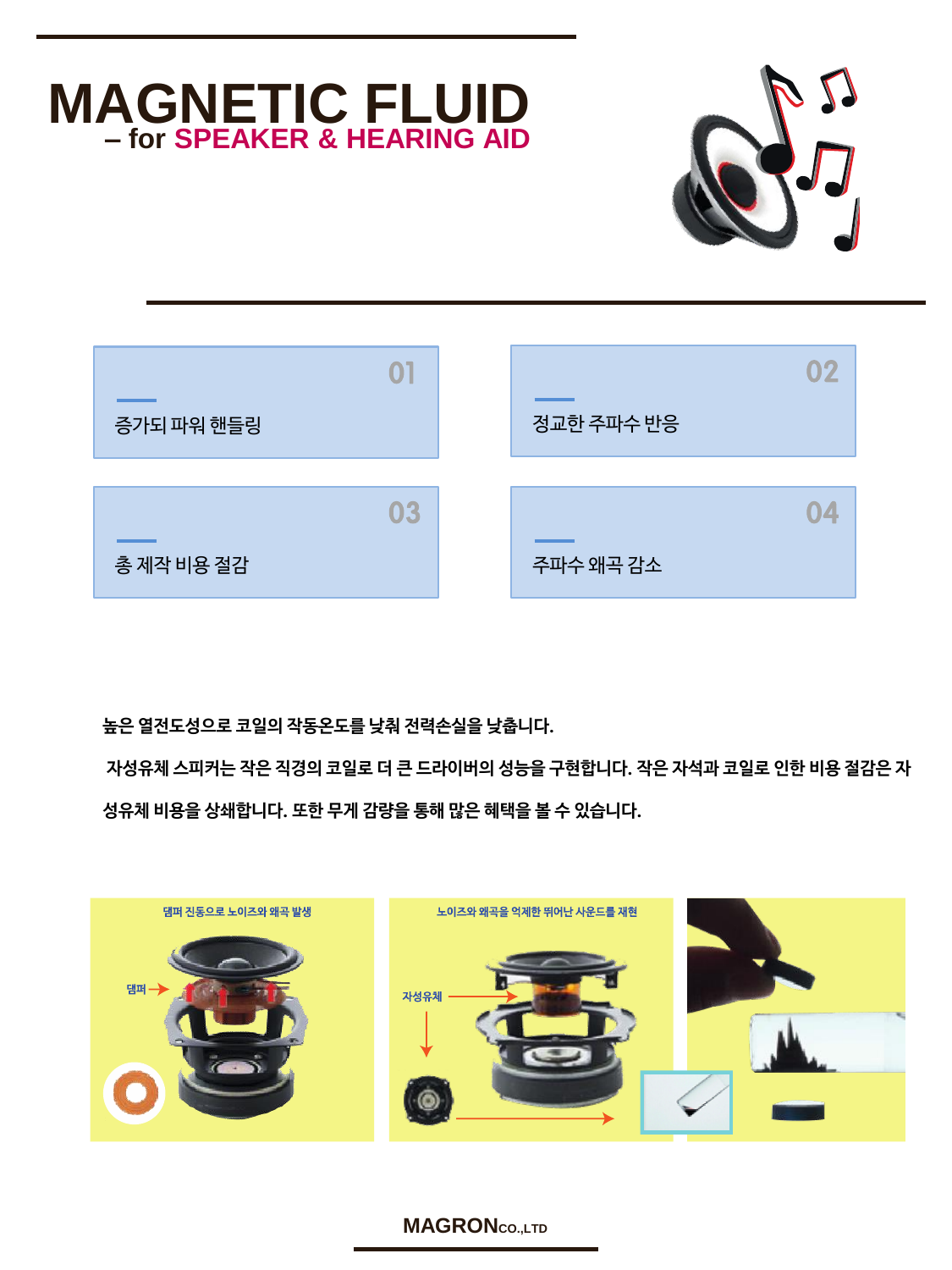# **MAGNETIC FLUID – for SPEAKER & HEARING AID**



**자성유체의 센터링 및 특성으로 기존보다 50%정도 뛰어난 생산수율을 기대할 수 있습니다. 기존 스피커의 음질 저하 원인으로 작용한 댐퍼를 없애 노이즈와 각종 왜곡현상을 최소화 시켜 줍니다. 기존 스피커 대비 약30% 음질 왜곡이 감소합니다.**



**MAGRONCO.,LTD**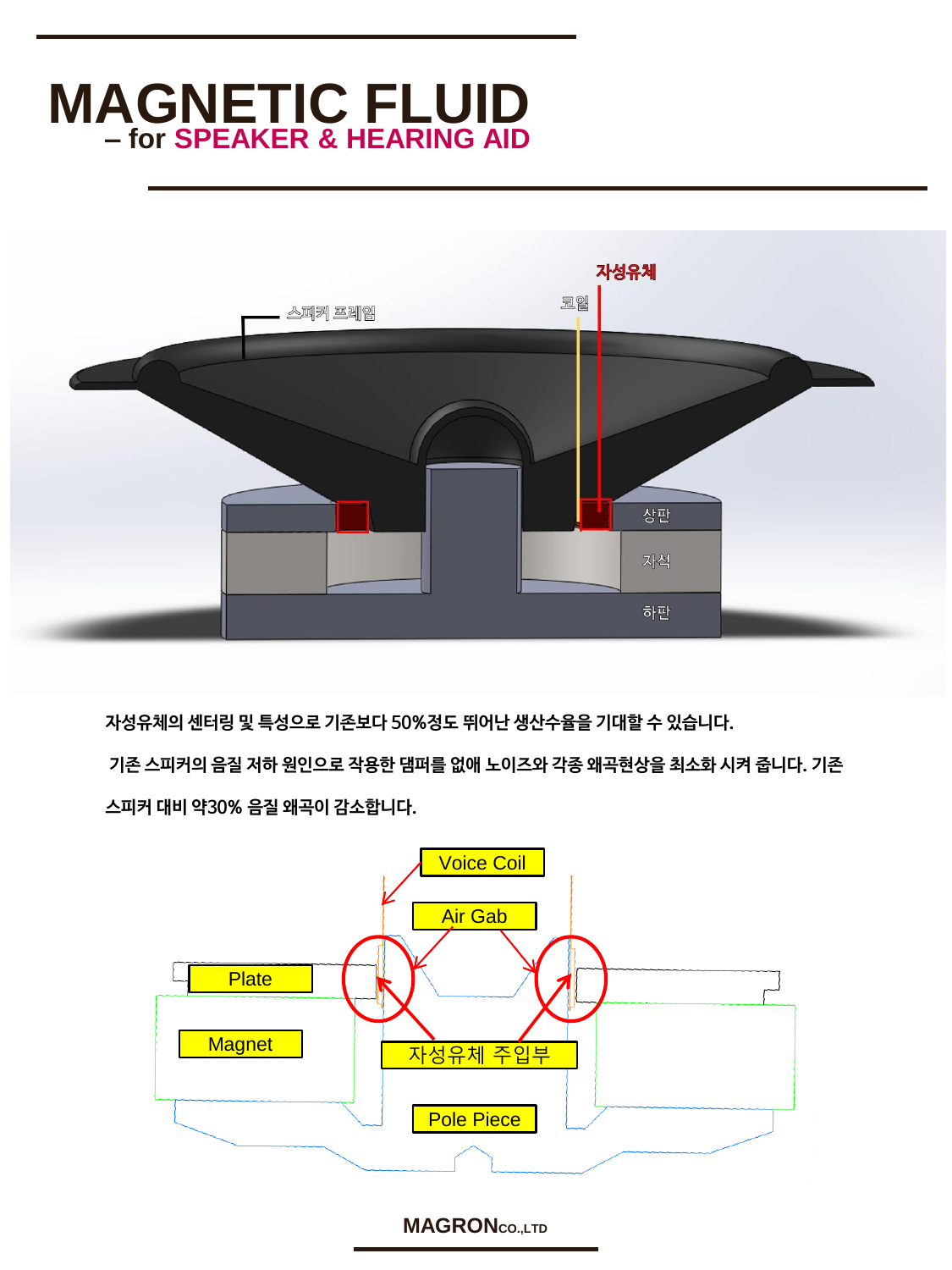### Specification

|                | Model<br>No.   | Saturation<br>Magnetization | Viscosity      | Continuous<br>Operating<br>Max. temperature | Non-Continuous<br>Operating<br>Max. temperature | Pour Point   |
|----------------|----------------|-----------------------------|----------------|---------------------------------------------|-------------------------------------------------|--------------|
| No.            |                | Gauss                       | C <sub>P</sub> | $\mathrm{C}$                                | $\mathrm{C}$                                    | $\mathrm{C}$ |
| A1             | <b>MFO-107</b> | 100                         | 700            | 140                                         | 180                                             | $-18$        |
| A <sub>2</sub> | <b>MFO-110</b> | 100                         | 1000           | 140                                         | 180                                             | $-18$        |
| A <sub>3</sub> | <b>MFO-130</b> | 100                         | 3000           | 140                                         | 180                                             | $-18$        |
| A4             | MFO-210        | 200                         | 1000           | 140                                         | 180                                             | $-18$        |
| A <sub>5</sub> | <b>MFO-220</b> | 200                         | 2000           | 140                                         | 180                                             | $-18$        |
| A <sub>6</sub> | MFO-240        | 200                         | 4000           | 140                                         | 180                                             | $-18$        |
| A7             | <b>MFO-308</b> | 300                         | 80             | 140                                         | 180                                             | $-40$        |
| A <sub>8</sub> | MFO-340        | 300                         | 4000           | 140                                         | 180                                             | $-18$        |
| A <sub>9</sub> | <b>MFO-503</b> | 500                         | 300            | 120                                         | 150                                             | $-30$        |
| A10            | <b>MFO-304</b> | 310                         | 400            | 170                                         | 200                                             | $-40$        |
| A11            | <b>MFO-407</b> | 410                         | 700            | 170                                         | 200                                             | $-40$        |
| A12            | <b>MFO-514</b> | 500                         | 1400           | 170                                         | 200                                             | $-40$        |

### **MAGRONCO.,LTD**